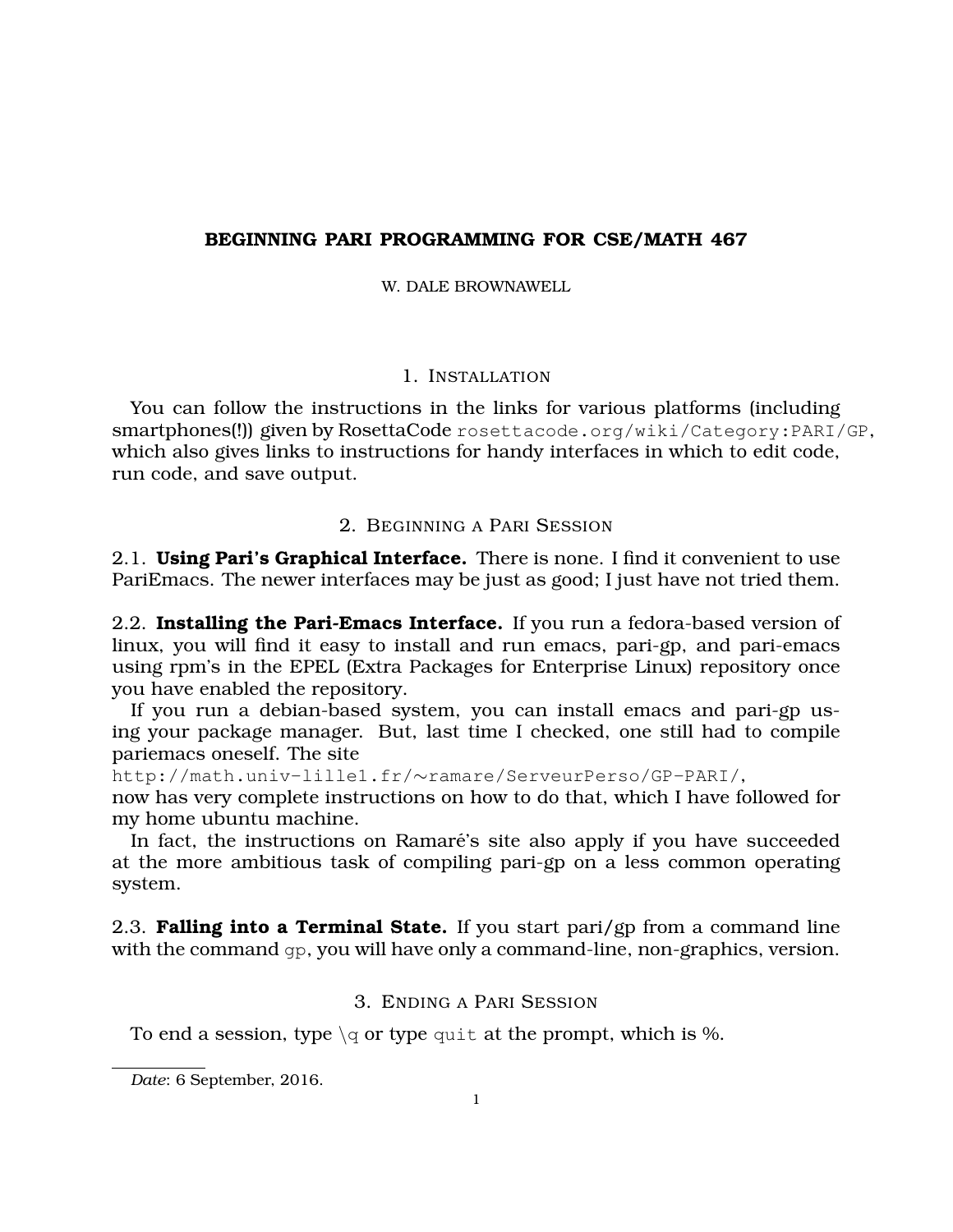#### 2 W. DALE BROWNAWELL

## 4. WRITING AND ENTERING PROGRAMS

4.1. **Writing Pari Programs.** Pari programs are best stored in files with names like: gcd.gp. These files are plain ascii files created by your texteditor and saved by you. You may store several, indeed all, your functions in one file.

4.2. **Loading Pari Programs.** The programs we will write are actually all definitions of functions which take the input, usually numbers or vectors (lists) of numbers, and produce some output, again usually numbers or vectors of numbers, using various other functions, some of which we have to define as well.

The functions in a file are made available in a pari session via the pari prompt as in

% \r filename

where  $\frac{1}{6}$  is the prompt,  $\frac{1}{2}$  is the read command and filename.gp is name of your file. The functions defined in the file will then remain available to you during the whole session. So it is important to have distinct names for distinct functions.

4.3. **Local Variables in Pari.** Because Pari remembers anything already used or defined in a session, you need to keep dummy variables involved in defining functions free from the influence of any previous use of the variables. This is done by using *local variables*.

In the following example,  $x, y, t$  are the local variables:

```
GGT.qpGGT(m, n) = { local(x, y, t); x=abs(m); y=abs(n);
                        while (y > 0,t = y;y = x\frac{6}{3}y;x = t);
                              print(x)
           }
```
Notice the following features:

- Parentheses () are used for grouping mathematical expressions and for programming and user function evaluation, braces  $\{\}$  are used for definitions of gp-scripts, and, as we will see later, square brackets [ ] will be used to refer to entries of matrices M as  $M[i, j]$  or of vectors V as  $V[i]$ .
- The values to be fed into the function are used in the program via local variables.
- The local variables must be declared immediately after the opening parenthesis {. They can be given a value immediately if their value is known or delayed until they are needed.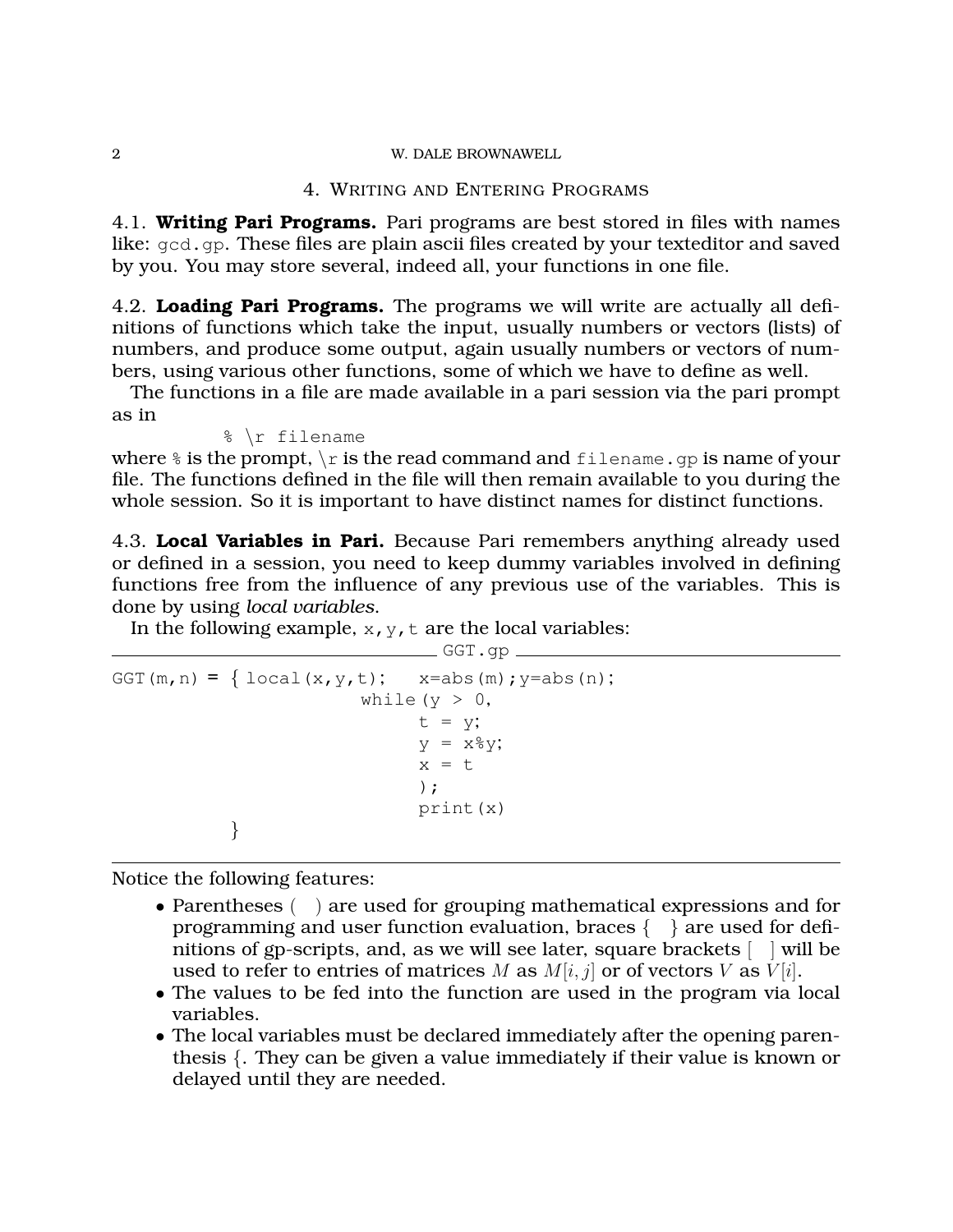• The punctuation of a pari/gp command is usually a comma or a semicolon. Generally comma use is much more restricted.

### 5. HELPFUL HINTS

5.1. **Putting Several Functions into a Single File.** It's often a good idea so you don't have to remember later what functions are used in the definition of a function you haven't seen in a couple of weeks. You can also organize your functions this way by grouping related functions together into a single .gp file. The best reason is perhaps that then you don't have to enter all the .gp files singly by hand at the pari prompt!

There is another way to keep all your .gp files in one directory and still to allow functions to rely on other functions. If the definition being relied upon occurs in say, prelim.gp, you simply include a line read("prelim.gp") in your new function before the earlier function is evaluated. Of course, punctuation such as semicolon may be necessary at the end of this line. Notice that the quotation marks seem to be required.

5.2. **Many Happy Returns.** When Bressoud uses WRITE or PRINT, it is better for us to return so the output can be used as input for another function if desired. However, for debugging purposes, you may want to use the print function.

5.3. **Getting Hardcopy.** I prefer to run everything within Emacs, whence you can save copies of files and of sessions, as well as printing them without leaving the buffer. But that will involve getting pariemacs installed.

| READ a, b                                                    | $\ldots$ x=a; y=b; $\ldots$   |
|--------------------------------------------------------------|-------------------------------|
| WHILE $b \neq 0$ DO                                          | while $(y := 0, ,$            |
| temp $\leftarrow$ b                                          | $temp = b$                    |
| WRITE a                                                      | return[a]                     |
| $u_1 \leftarrow 1$ , $u_2 \leftarrow 0$ , $u_3 \leftarrow a$ | $u = [1, 0, a]$               |
| $q \leftarrow  u_3/v_3 $                                     | $q = \text{floor}(u[3]/v[3])$ |
| IF $x = 0$ THEN DO                                           | if $(x == 0, $                |
| IF $x \neq 0$ THEN DO                                        | if $(x := 0, $                |
| IF x is even DO                                              | if $(x82 == 0, $              |
| IF b is odd THEN                                             | if $(b \& 2 == 1, $           |
| $c \leftarrow  a-b $                                         | $c = abs[a-b]$                |
| FOR $i = 2$ to n DO                                          | for $(i = 2, n, 1; $          |
| FOR $i = 1$ to n DO                                          | $a = vector(n, i, i)$         |
|                                                              |                               |

**Bressoud Pari**

6. A SHORT PASCAL/REXX TO PARI DICTIONARY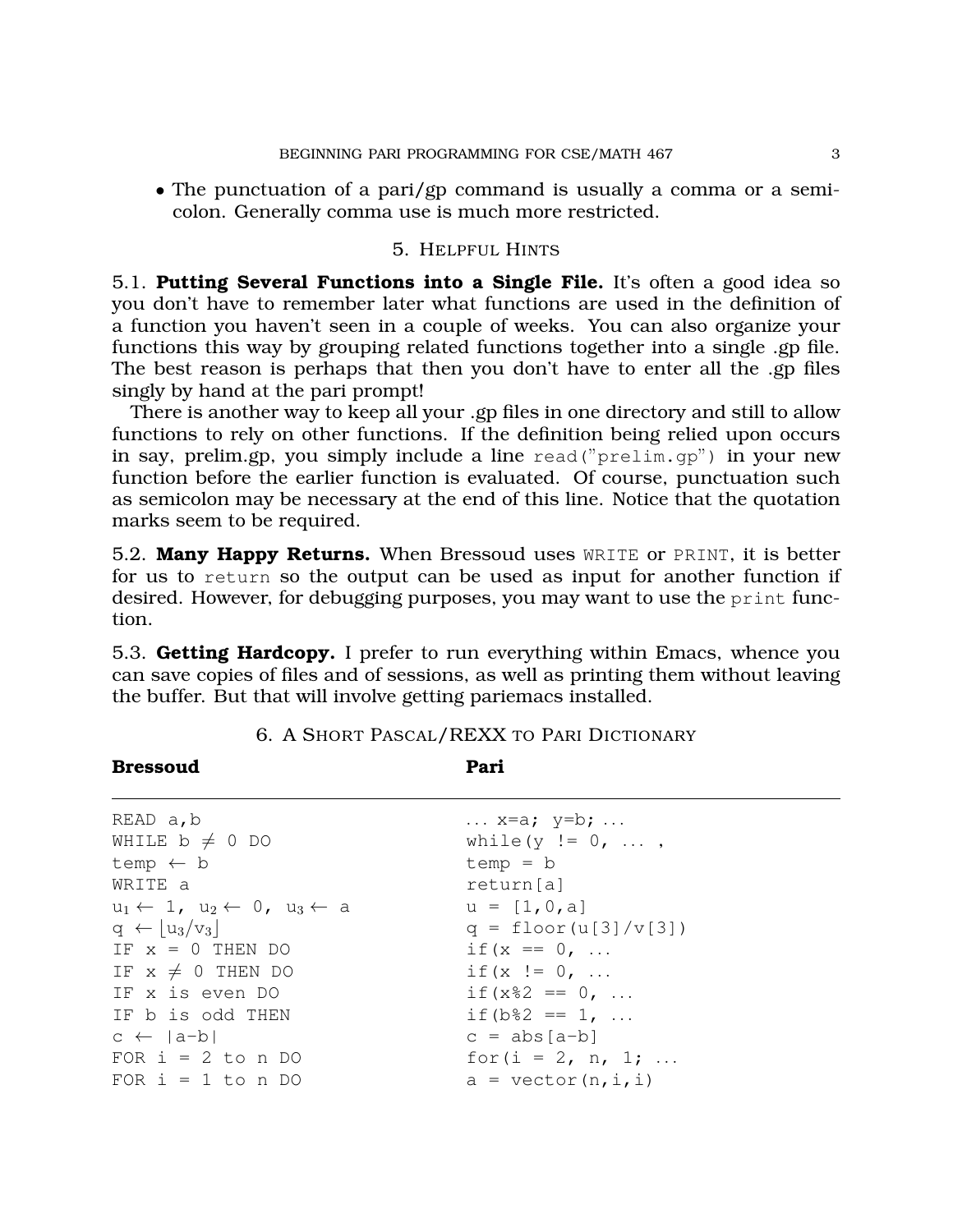```
a_i \leftarrow iFOR i = r-1 to 1 by -1 DO for(i = 1, r-1, 1;
  a \leftarrow a \times m_i + w_i<br>
a = a * m[r-i] - w[r-i]<br>
on d
f MOD d
r^i MOD n
i MOD n r = \text{lift}(\text{Mod}(r^i, n))i \leftarrow i+1 i = i+1 \text{ or } i++AND & \&OR | |
```
Beware: The meaning of Mod for gp is **completely** different from the command for Mathematica.

# 7. ARRAYS TO THE FINISH

Multiple outputs are often best collected and output as a single list, as for **Algorithm 2.3** and **Algorithm 2.4** (a list of pairs in the latter case), whose entries can then be utilized in further programs.

Pari/gp distinguishes between lists and vectors, as well as matrices. Confusingly (for me), row vectors are not simply  $1 \times n$  matrices.

7.1. **Makin' a list**  $\ldots$  L = listcreate(n) creates an empty list named L into which we can add up to  $n$  entries. One can

- append the entry x to the list L using the command listput  $(L, x)$ ,
- change the kth entry of the list L to the value x by setting  $L[k] = x$  or
- (dangerous) insert x into the position  $i$  and move the following entries down on the list with the command listput  $(L, x, i)$ .
- listkill(L) deletes all entries, so that L is empty again, but it does not remove the empty list.

After a list  $L$  has been created, its entries can be obtained as  $L[3]$ , say, for the third entry. (Note the square brackets here.)

The  $(i, j)$ th entry of the matrix M can be accessed simply as  $M[i, j]$ . The *i*th row of the matrix M can be accessed as M[i, ] and the *j*th column as M[, *j*]. An  $n \times n$ identity matrix is created by the command  $matid(n)$ .

# 7.1.1. *Vectors and Matrices.* If  $f(x)$  is a polynomial, the command

 $vector(n, i, f(i))$ 

creates a (row) vector of length n with ith entry equal to  $f(i)$ . The function vectorv creates a column vector. One can switch between row and column vectors by transposing with a trailing superscript ˜. That is,

$$
\begin{pmatrix} a & b & c \end{pmatrix}^{\sim} = \begin{pmatrix} a \\ b \\ c \end{pmatrix}.
$$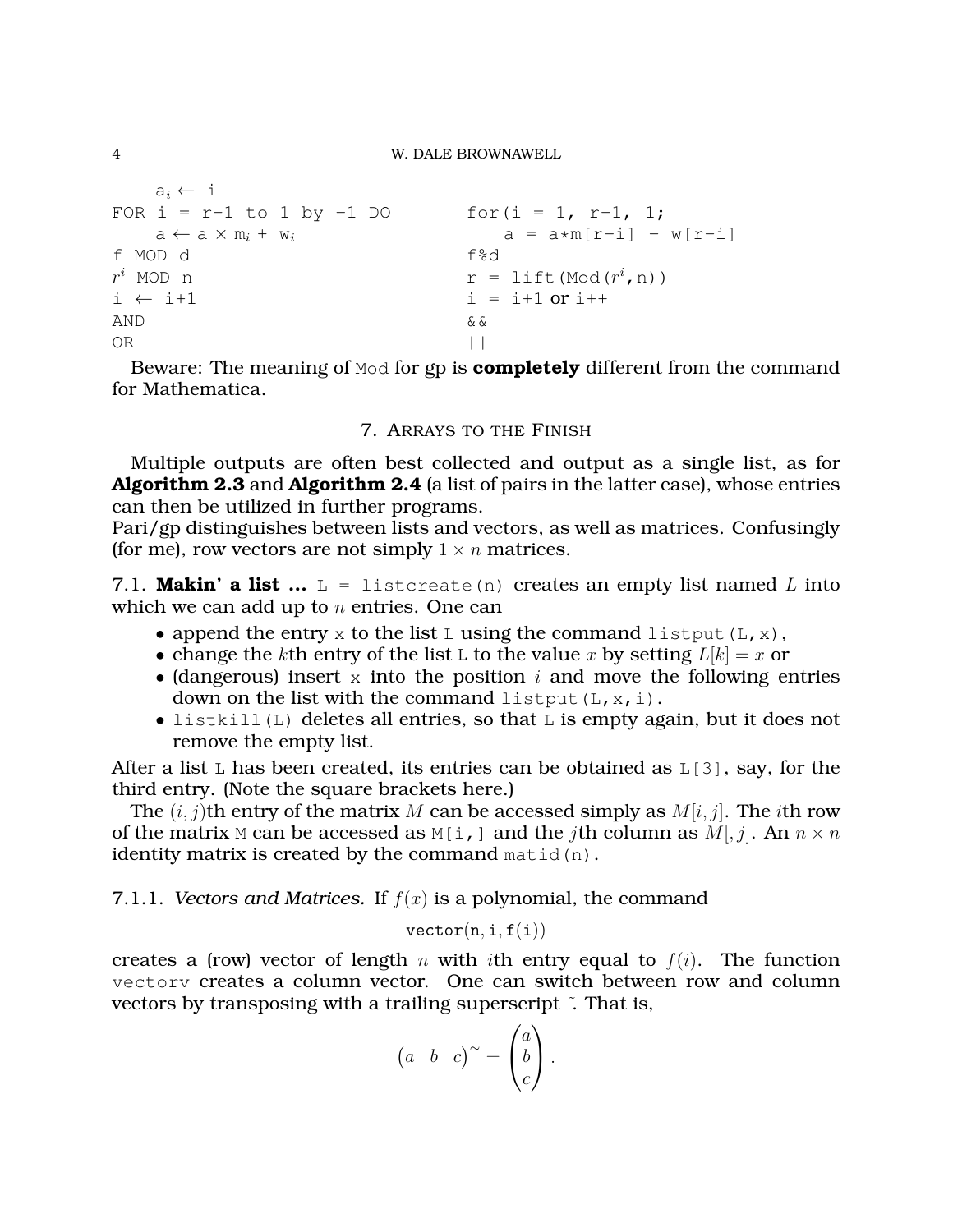If  $f(i, j)$  is a function of the two variables i, j, the command

$$
M = matrix(m, n, i, j, f(i, j))
$$

creates an m by n matrix M whose  $(i, j)$ th entry is  $M[i, j] = f(i, j)$ . Once M is created, its values can be changed by setting  $M[i, j]$  equal to whatever you want, and similiarly for vectors.

If  $M$  is a matrix or a vector, mattranspose  $(M)$  will create its transpose.

7.1.2. *Append.* Appending in pari appears a bit arcane because of the distinction between row vectors and  $1 \times n$  matrices. See section 3.8.2 of the User's Guide for an explanation of **concat** $(x, \{y\})$ . Pari seems not to consider matrices to simply be vectors of vectors. Henri Cohen is a **very** bright mathematician and programmer. So he undoubtedly had good reasons for this approach.

concat takes matrices or vectors with the same number of rows and places them side-by-side to produce new matrices with the same number of rows. Using transposes, one can stack matrices with the same number of columns on top of each other. But one cannot simply do this with vectors as  $1 \times n$  matrices. Taking transposes of row vectors and concatenating will simply produce the transpose of the concatenation of the original row vectors. Instead one must first convert at least one of the vectors to be a matrix.

Here is a simple example of how one can go about doing it.

```
? a = [1, 2]\frac{1}{6} 1 = [1, 2]? b = Mat(a)\frac{1}{2} 2 = [1, 2]? c = [3, 4]\frac{1}{6} 3 = [3, 4]
? d = concat(b<sup>∼</sup>, c<sup>∼</sup>)<sup>~</sup>
\frac{1}{6} 4 = [1, 2; 3, 4]
```
7.2. **Common pitfalls.** Once the vector  $\vee$  has been defined, its *j*th entry can be re-defined by, e.g.,  $v[j] = 2 + i$ . But the initial definition of a list apparently CANNOT be made this way! Similarly for matrices.

"[E]mbedded braces (in parser) is not yet implemented." That means that if you want to use a component of a vector value in a function and that vector has been defined by a subroutine, you have to give the vector a name (via a local variable) and then input the component. For example, if subr(x,y) returns a vector and you want to add the second component to the list l, you need to use

> $v = \text{subr}(x, y);$  $listput(1, v[2])$

and not "simply"  $\pm$ istput(l, subr(x,y)[2]).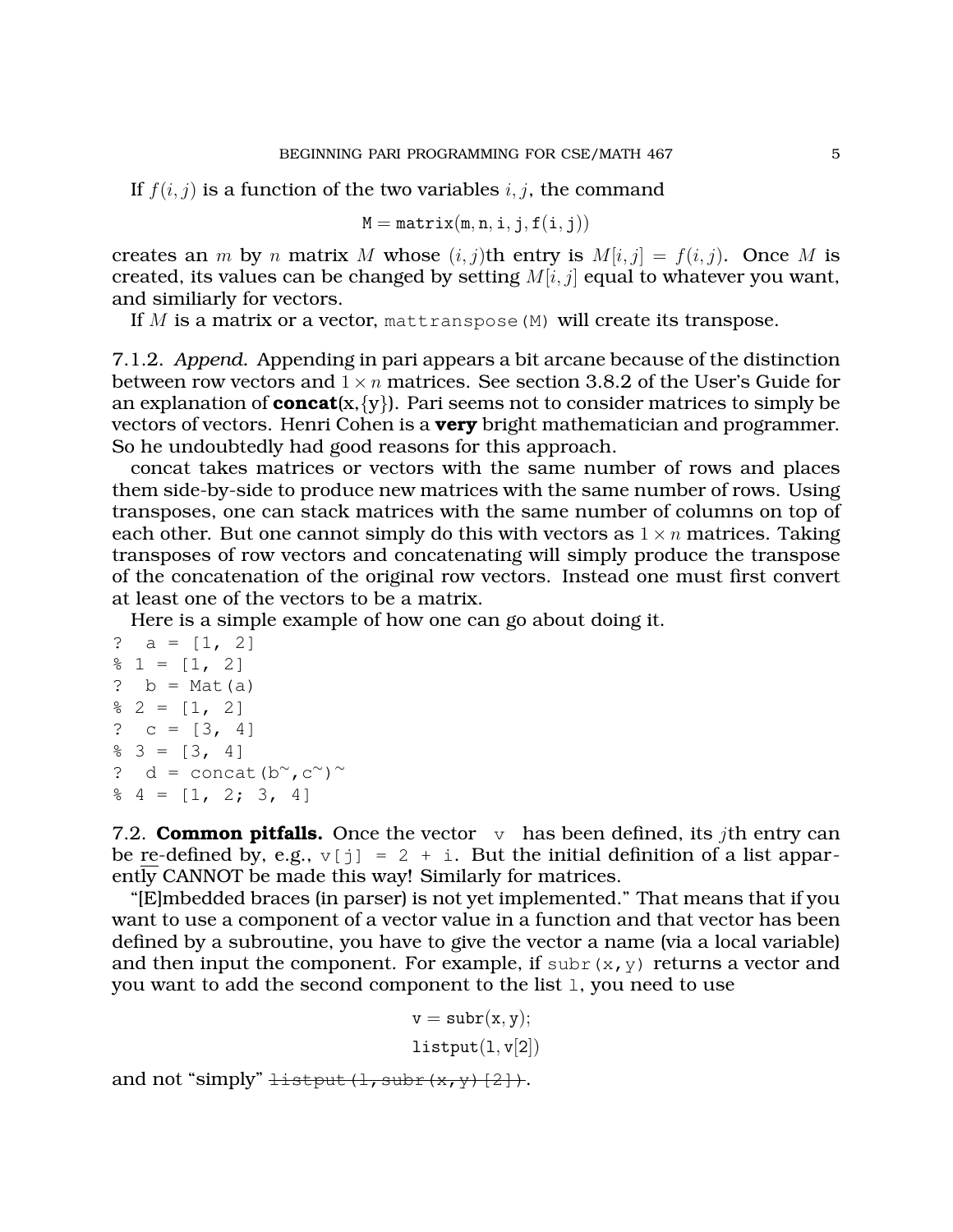#### 6 W. DALE BROWNAWELL

# 7.3. **Useful commands.**

- If  $L$  is a list, then length(L) returns the length of the list.
- To create a vector  $\nabla$  from a list  $L$  of length n, we set

$$
\mathtt{V} = \mathtt{vector}(\mathtt{n}, \mathtt{i}, \mathtt{L}[\mathtt{i}])
$$

- random(n) selects a "random" number less than  $n$ .
- bin(n) gives a vector whose entries are the binary representation of n.

### 8. LOGGING OUTPUT FROM SESSIONS

\l filename logs output to the named file. This may be useful, for example if you can't run everything in a single session. However accessing the entries later can be challenging, Cf. Input/Output from the PARI/GP faq.

# 9. TIMING

You can find out how much time various parts of your program are taking.  $#$  starts and stops timing for processes in a program.  $#$ # displays the time logged.

# 10. REDUCED PRECISION FOR FASTER SIEVING

You can suppress the infinite (well–very great) precision by setting, say,  $\pi$  5 This truncates the precision to 5 decimal places. This is useful to speed sieving computations up for example, since we use only an estimate of sums of  $log(p)$  for primes p to the locations r for which  $r \equiv \pm t_p \mod p$ , where  $t_p^2 \equiv n \mod p$ .

# 11. MATRIX REDUCTION

For the quadratic sieve, you need to row reduce a huge matrix, say M, modulo 2.

If M is a matrix, the command matimage(M) will calculate a basis for the column space. Of course we can calculate a basis for the row space via

```
mattranspose(matimage(mattranspose(M))).
```
Since we are interested in it only modulo 2, we should first reduce M mod 2 via, say,  $N = Mod(M, 2)$  and then choose representatives with the command lift. Although

```
lift(mattranspose(matimage(mattranspose(Mod(M,2)))))
```
should work for row reduction, I might break things down into smaller steps.